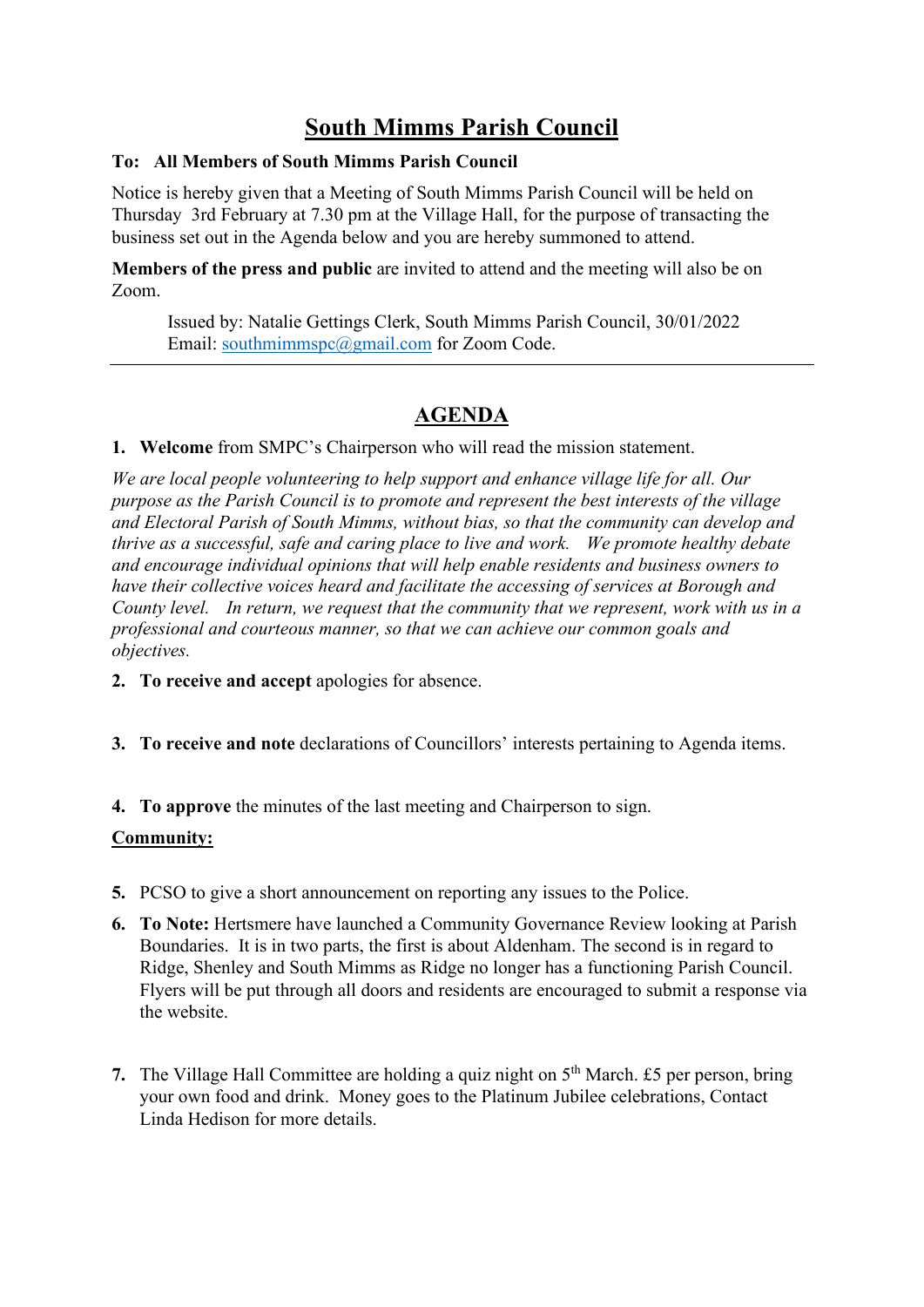#### **Planning & Planning Enforcement:**

**8. To Note** Planning Applications and hear any public representations on these items:

#### 11 Brookside South Mimms

[Single storey rear extension \(revised application\). Certificate of Lawful Development](https://www6.hertsmere.gov.uk/online-applications/applicationDetails.do?keyVal=R5L7USIFJ7Y00&activeTab=summary)  [\(Proposed\).](https://www6.hertsmere.gov.uk/online-applications/applicationDetails.do?keyVal=R5L7USIFJ7Y00&activeTab=summary) Ref. No: 22/0054/CLP

Clare Hall Laboratories P Block Blanche Lane

Installation of new plantroom adjacent to P Block comprising of 4 verical stema boilers and all associated plant equipment and controls Ref. No: 22/0023/FUL

Land adjacent to No 49 Blanche Lane. (Revised Application). Demolition of garage and construction of 2 storey detached, 4 bed dwelling Ref. No: 21/2453/FUL

54 Brookside South Mimms

Single storey side extension and erection of porch to front. Ref. No: 21/2400/HSE

- **9. To Note** i)White Hart Pub, no applications at the time of agenda publication ii) The Public Enquiry in to Aggregates Site next to Romani house was postponed yet again by the Planning Inspectorate and Hertsmere have not been given a new date yet.
- **10. To Note:** The suspension of the current Draft Local Plan by Hertsmere, Cllr Myers to elaborate.

# **Finance:**

**11. To Approve** the budget for the next Financial Year. Outline of which is that SMPC wish to increase the working hours of the Clerk to two days a week and for her to sign a contract accordingly. To help mitigate this increase, no application for community events or grants will be made for the next Financial Year, as these can be met from reserves. Also, to note Hertsmere have again increased the tax base slightly this year.

Budget for South Mimms Parish Council

Financial Year 2022-2023

| Item                   | Budget     | <b>Notes</b>                                                                                                                                             |
|------------------------|------------|----------------------------------------------------------------------------------------------------------------------------------------------------------|
| <b>Staff Costs</b>     | £14,000.00 | Clerks hours to be increased to<br>equivalent of 2 days a week, spread<br>out as required and including evening<br>availability for meetings and events. |
| Pension Actuarial Cost | £3,332.00  | $\mathbf{H}$ $\mathbf{H}$                                                                                                                                |
| Mileage                | £0.00      |                                                                                                                                                          |
| <b>Staff Training</b>  | £0.00      |                                                                                                                                                          |
| Office Costs           | £800.00    | Website hoasting, Zoom for meetings                                                                                                                      |
| Hire of Hall           | £200.00    | Based on 10 meets a year                                                                                                                                 |
| Insurance              | £300.00    | Legal requirement                                                                                                                                        |